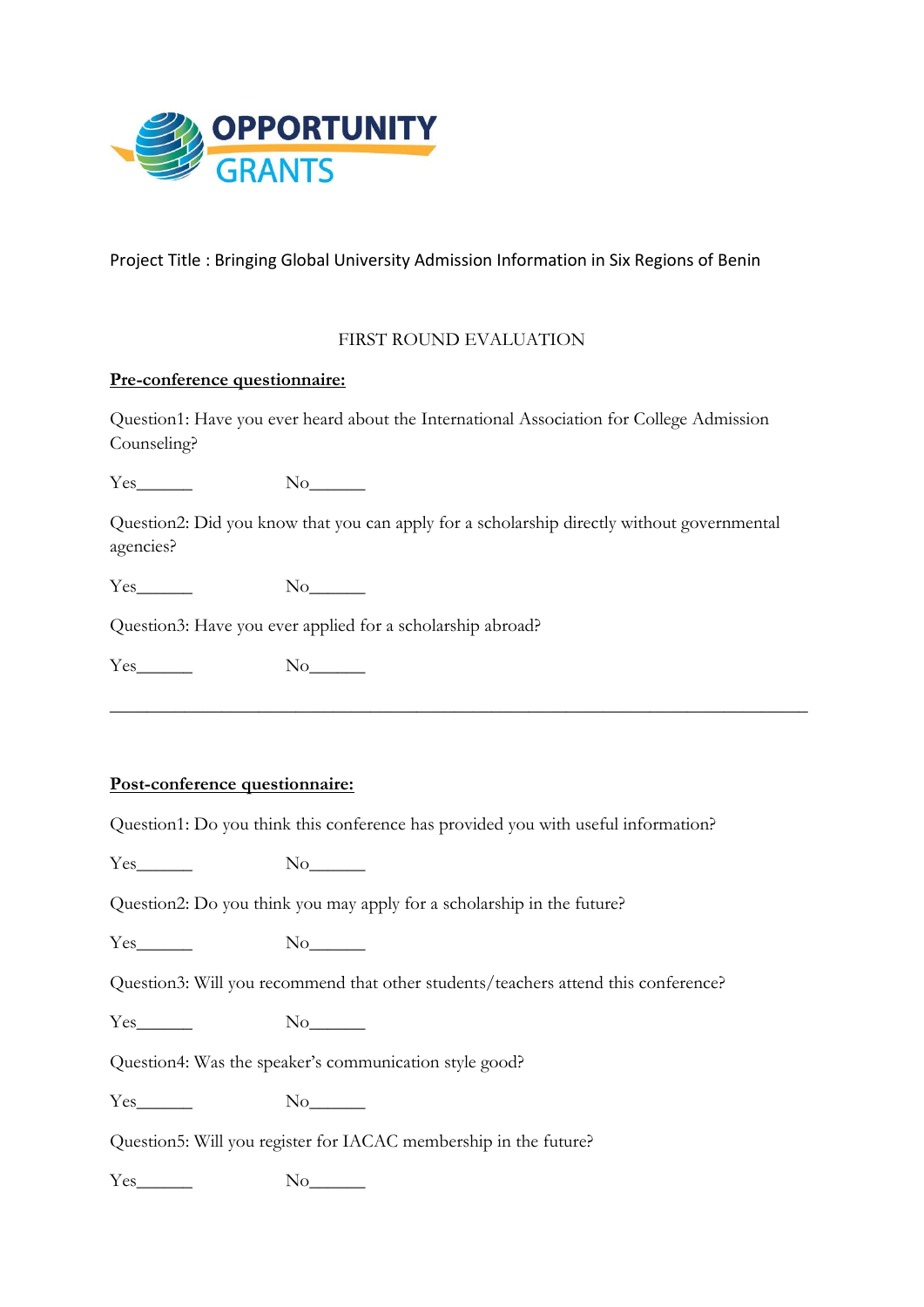## REPORT OF THE PROJECT IMPLEMENTATION

## DATA ANALYSIS AND INTERPRETATION

#### **Pre-conference questionnaire answers:**

## **Number of participants: 458**

|           | Yes                 | No  |
|-----------|---------------------|-----|
| Question1 |                     | 443 |
| Question2 | $\mathcal{L}$<br>ΖU | 438 |
| Question3 |                     | 456 |

## **Interpretations**:

15 participants out of 458 have heard about IACAC before the conference. Those are the people who attended a previous conference on other educational issues with me and to whom I talked about the association and the colleagues involved in the planning of the event.

Only 20 participants knew they could apply for scholarships without governmental agencies. This confirms the common belief that only the government can provide scholarships in the country.

2 participants had tried to apply for scholarships abroad before. This shows the lack of interest in applying abroad for students and teachers in my country. It also confirms the lack of information about scholarship opportunities and admission process.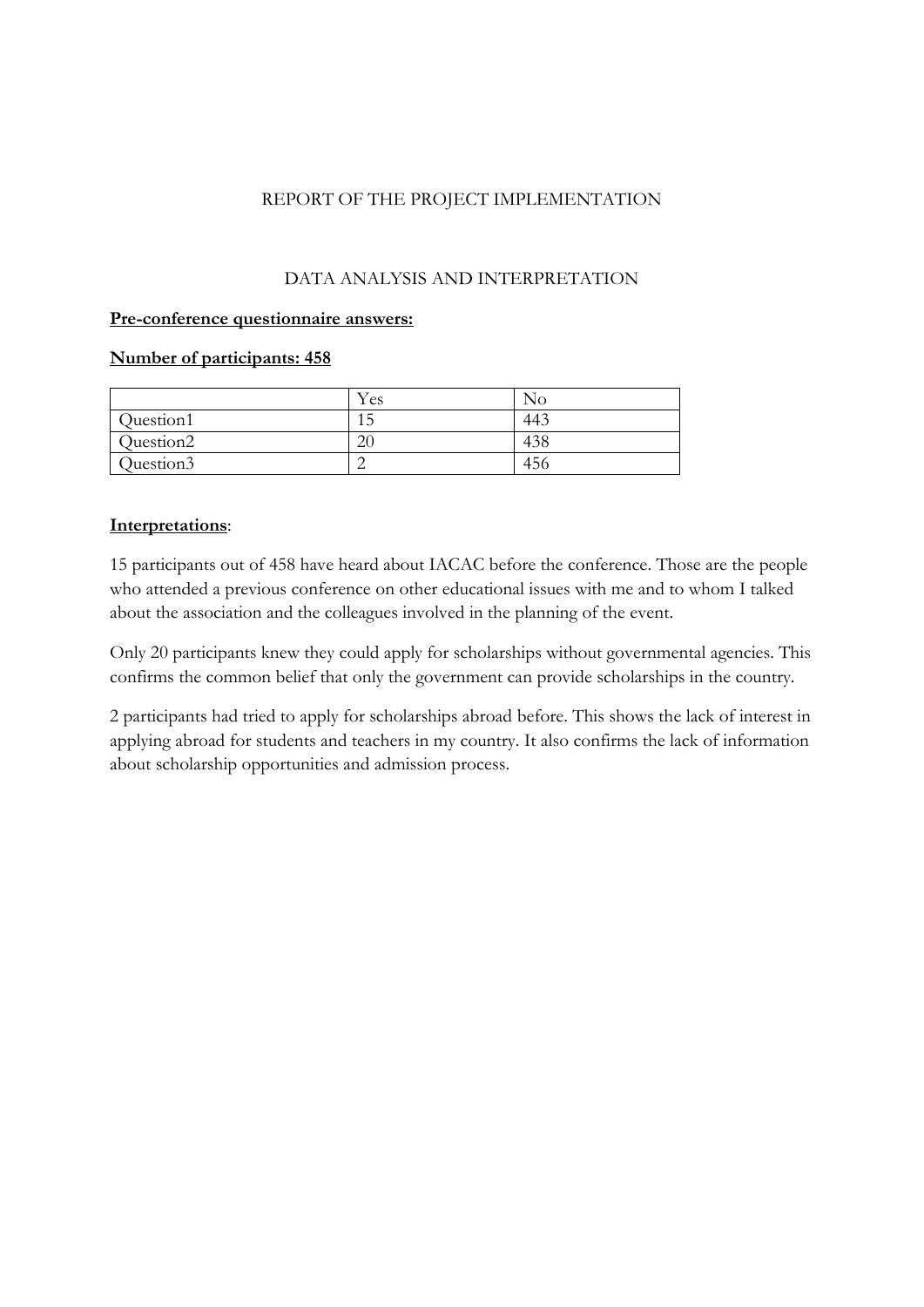#### **Post-conference questionnaire answers:**

|           | Yes | $\rm No$ |
|-----------|-----|----------|
| Question1 | 458 |          |
| Question2 | 346 | 112      |
| Question3 | 458 |          |
| Question4 | 406 | 52       |
| Question5 | 290 | 168      |

## **Number of participants: 458**

#### Interpretations:

All the participants found the conference very interesting, which confirmed the need of bringing information about scholarship opportunities and admission process to them. They all agree to recommend the conference to other students, teachers or administrators.

Not all the participants think they may apply for scholarships abroad in the future because some believe they may never meet the requirements because of their low academic records. Nevertheless, some who were not excellent found the reason to increase their performances.

In general, they appreciate the communication style and some are willing to join IACAC. The main concern express by many of them is about language barrier. Others found out the necessity to improve their English.

## Personal Remarks:

Many participants expressed their disappointment from the way scholarships are managed by government officials. They think that opportunities are not revealed to the public or when they are published, they criteria for selection are not respected.

A participant pointed out that in Benin, we are required to teach and learn British English while there very few opportunities for Beninese to get scholarships to study in Britain.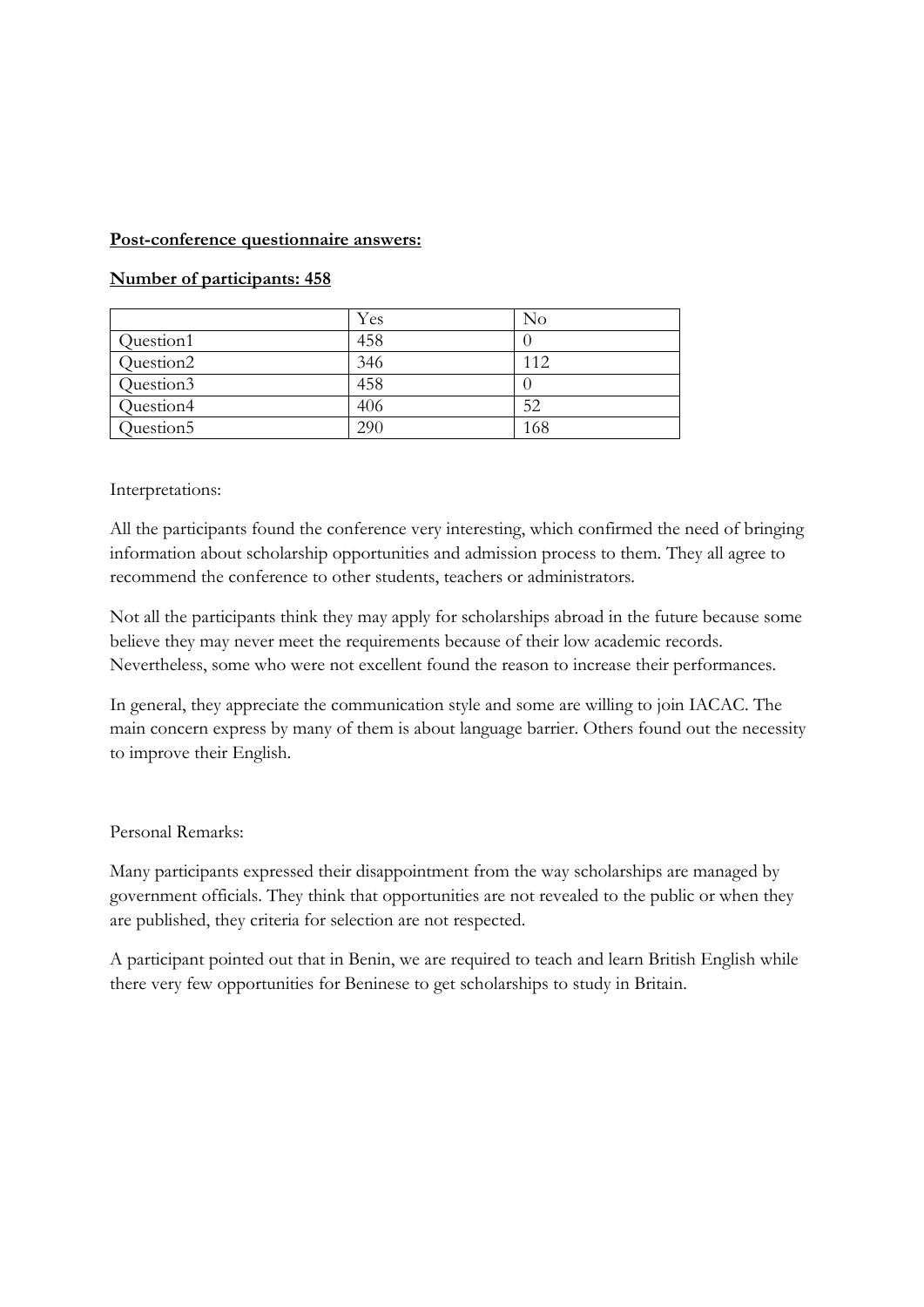